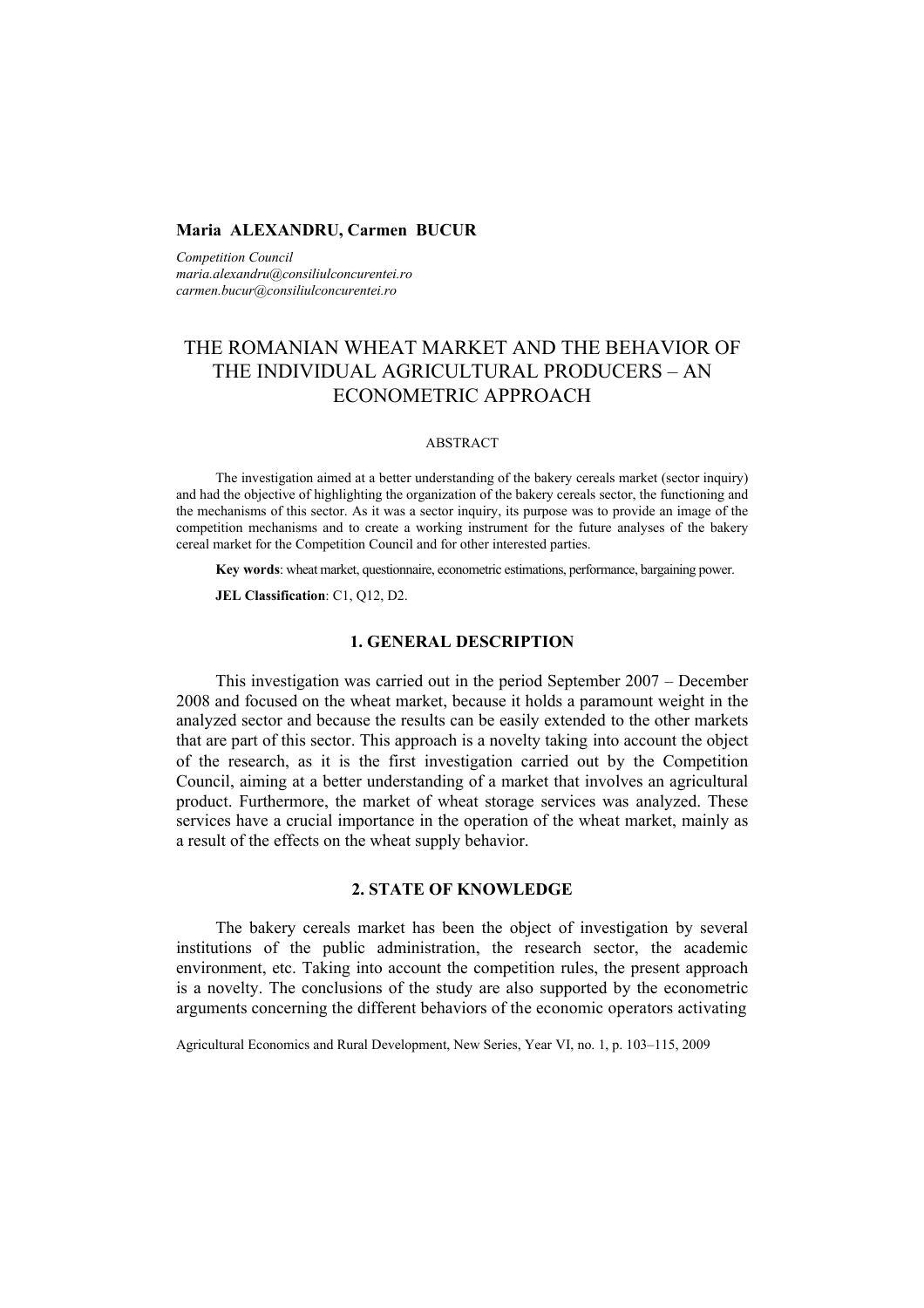on this market. The study is available at the following web address: www.consiliul concurentei.ro/publicatii/publicatiirecente/raportul investigatiei utile pentru cunoasterea pietei cerealelor de panificatie.

## **3. MATERIAL AND METHODS**

The research was based on the analyses of the legal framework, as well as on the different data and information, available from public sources. Furthermore, information was collected from the questionnaires filled in by the main economic operators activating in the sector and from a representative sample of individual producers. At the same time, different econometric methods, relevant for explaining certain economic trends, were also used.

Some researchers are investigating the demand function - the manner how the quantity of a needed good depends on the price of the respective good and on other factors. This approach is useful when, for example, the aim is to calculate the value of the demand elasticity coefficients of a product in relation to the price of certain substitutable products, in order to see the substitutability level of the investigated product. Other economists are investigating the reverse function of the demand, where the price of the analyzed product depends on the quantity. Both approaches, the estimation of the direct demand function and the estimation of the reverse function, are valid; choosing one or the other depends on the aim of the analysis.

In our case, we chose the second approach because we are interested in the factors related to the wheat market price. Thus, we take into account the situation when the *price* variable (*P*) is the depended variable, explained by the *quantity*  variable  $(O)$ , and by a *binary* variable  $(D)$ , presenting the organizational modality of the buyer and thus its influence over the selling price. It could be said that this is an extremely simplified and nonrealistic model, also according to Koopmans (1957), but it is better to start with a simplified model for obtaining the essential characteristics of the analyzed phenomenon, and to further continue by using more sophisticated models, constructed from the simplified one.

By its nature, the binary variable *D* takes the value 0 when the buyer is a natural person and the value 1 when the buyer is a legal entity (thus, the buyers natural persons are the basic group). When, after estimating the econometric model, the coefficient of the binary variable *D* is statistically negative, the conclusion is that the price differences resulting from the answers of the individual agricultural producers do not have a stochastic nature.

As a result, the linear regression model is

$$
P = \beta_1 + \beta_2 \cdot Q + \beta_3 \cdot DUM + \varepsilon, \tag{1}
$$

where  $\varepsilon$ , the error of the model is a random variable having a normal distribution.

The estimation of this regression will generally lead to a negative coefficient of the variable *Q*. However, because of the simultaneity of the demand and supply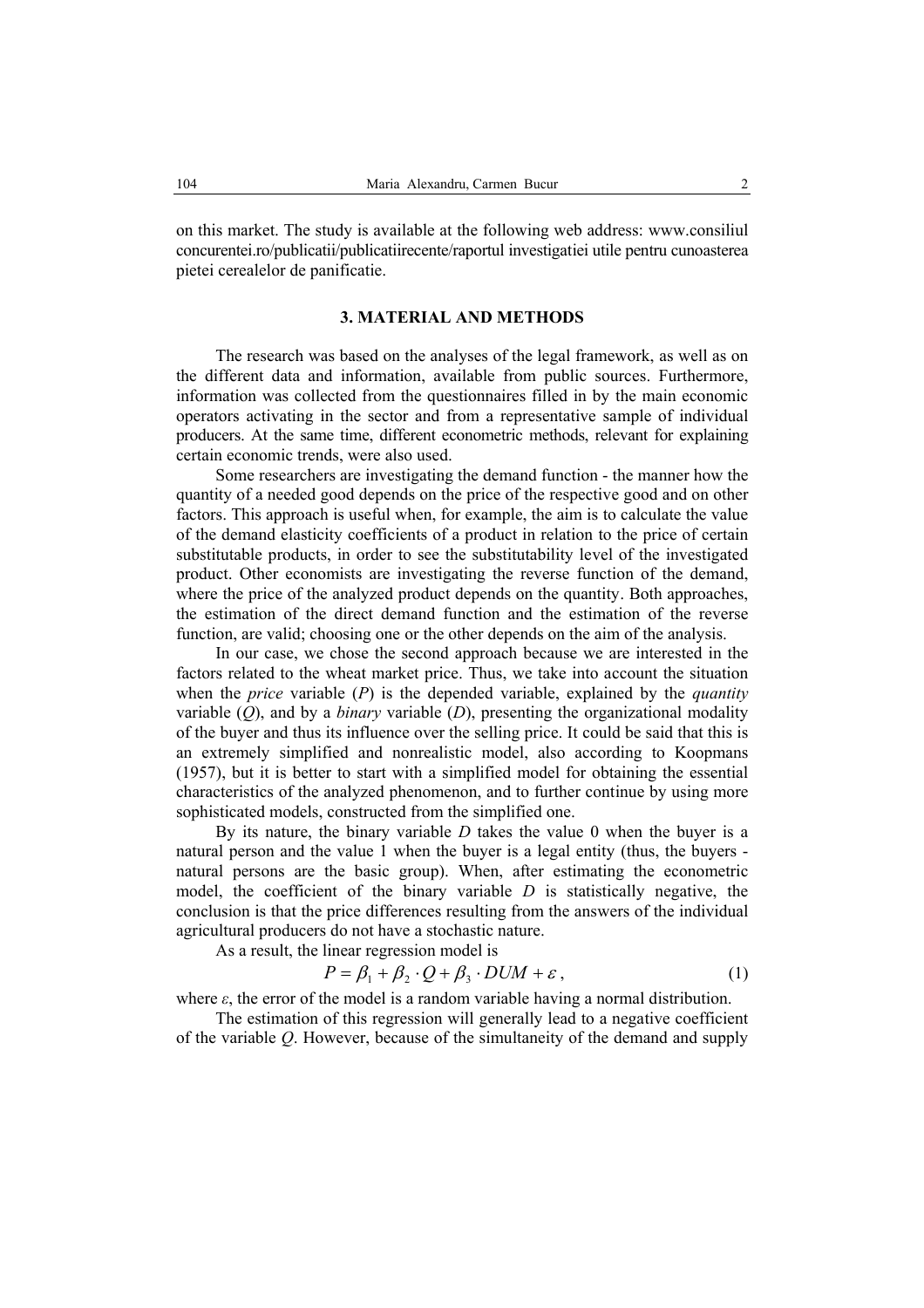formation on the market, the result cannot be interpreted as representing the demand of the certain product, but a combination between the demand and supply – more details can be obtained in Kennedy (2008), p. 371.

We use the two-stage least squares method (2SLS) in order to eliminate the simultaneity effect over the two estimated coefficients. This method allows a proper estimation of a linear model where one or more independent variables have endogenous characteristics (such is the case of variable *Q* in the present model). Using the 2SLS method requires the identification of a variable strongly correlated to variable *Q*, but not correlated with variable *P* (implicitly, not correlated with variables *D* and *ε*). A variable meeting these conditions is the *wheat-cultivated area*. The sold quantity is naturally related to the cultivated area, and the 0.83 correlation coefficient for these two data series indicates a very powerful relation.

Another way of testing the correlation between variables *Q* and *S* is to use a regression through the ordinary least squares method (OLS), where the explained variable is *Q*, and the explaining variables are the exogenous variables from the equation (1) (*DUM*), as well as the instrumental variables (*S*):

$$
Q = \delta_1 + \delta_2 \cdot DUM + \delta_3 \cdot S + v \,, \tag{2}
$$

where *v* is a random variable with a normal distribution.

This is what the Eviews<sup>1</sup> equation is used in the first step of the process of estimating the parameters through the 2SLS method. The necessary condition for variable *S* to be used as an instrumental variable is that the value of the parameter  $\delta_3$  must differ significantly from 0 (zero).

# **4. RESULTS AND DISCUSSIONS**

During the investigation aiming at a better understanding of the bakery cereals market, certain signals on the possible existence of special characteristics with regard to the individual producers (that generally operate small land areas and do not have their own storage capacities) were received. These characteristics are mainly related to the dependence of the individual agricultural holdings on certain wheat buyers and depositors, to the need of selling the wheat at harvest time, to the lack of access to commercial information, compared to the larger agricultural holdings (for instance, to information related to the price evolution on the foreign markets) and to the inefficiency of long distance transportation of the harvested wheat. In order to check up if these signals are true, the Competition Council conducted a survey addressed to the individual agricultural producers.

The survey was based on a questionnaire addressed to the individual agricultural producers. However, in order to compare the different types of individual producers, the questionnaire was also applied to a low number of economic operators legal entities, which operate larger areas.

 $\frac{1}{1}$  $1$ . The econometric package used in this study.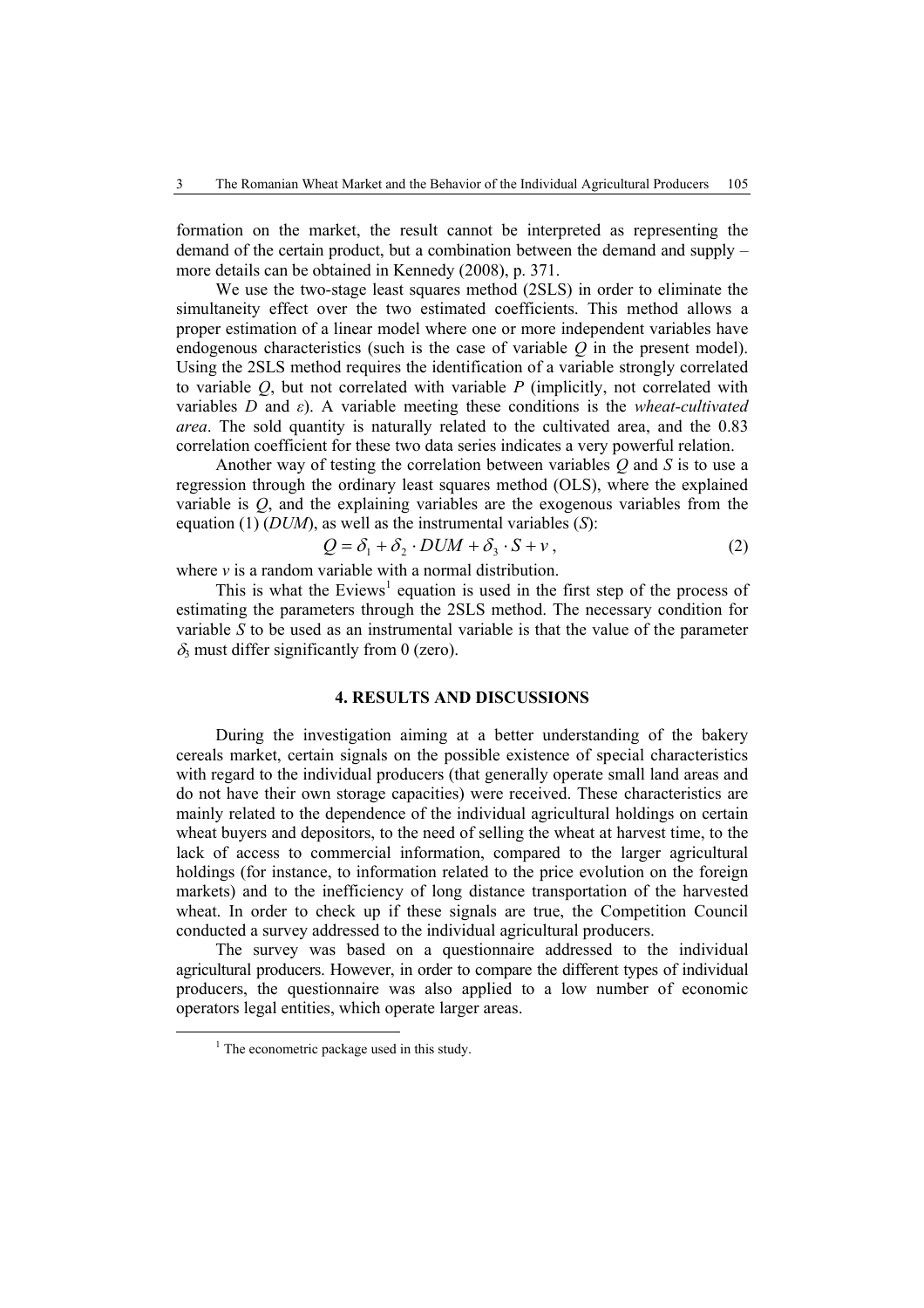The questionnaire was conducted in the period 22.08 – 05.09.2008, aiming at obtaining and processing data concerning the various stages in the wheat production process, as well as information on wheat sales, transport and storage. A special attention was paid to the relevance<sup>2</sup> of the sample used in this questionnaire-based research.

One of the questions related to the maximum distance the respondent is willing to transport its wheat, in order to sell it. Based on the answers received to this question, it was concluded that, on the average, in order to sell their production, the individual agricultural producers are willing to transport the wheat on a distance of maximum 7 km from the harvest place.





Source: Own processing of data resulting from the survey conducted by the Competition Council.



The answers reveal that 53% of the individual agricultural producers wish to sell their wheat production in the nearest area from the harvest place, as it is shown in Graph 1. They are not willing to transport the wheat probably because their financial power does not permit to bear related costs. It is worth mentioning that only 8% of the respondents are willing to transport the wheat to a distance greater than 20 km from the place of harvest, in order to sell it.

The questionnaire designed by the Competition Council and mostly applied to the individual agricultural producers contained various questions aiming at obtaining data regarding the existing mechanisms on the primary market of wheat commercialization. Some of these questions related to the level of producer costs in the agricultural year, which are generated by specific activities in this field. In this respect, Table 1 presents certain information regarding the initialization costs (costs of the seeds, plowing, disking, and seeding), the maintenance costs (costs of fertilizers, herbicides application, agricultural insurances) and the harvesting costs, as well as information on the areas cultivated by the respondents.

 <sup>2</sup>  $2$ <sup>2</sup> This represents the quality of the sample to be representative for the general population structure.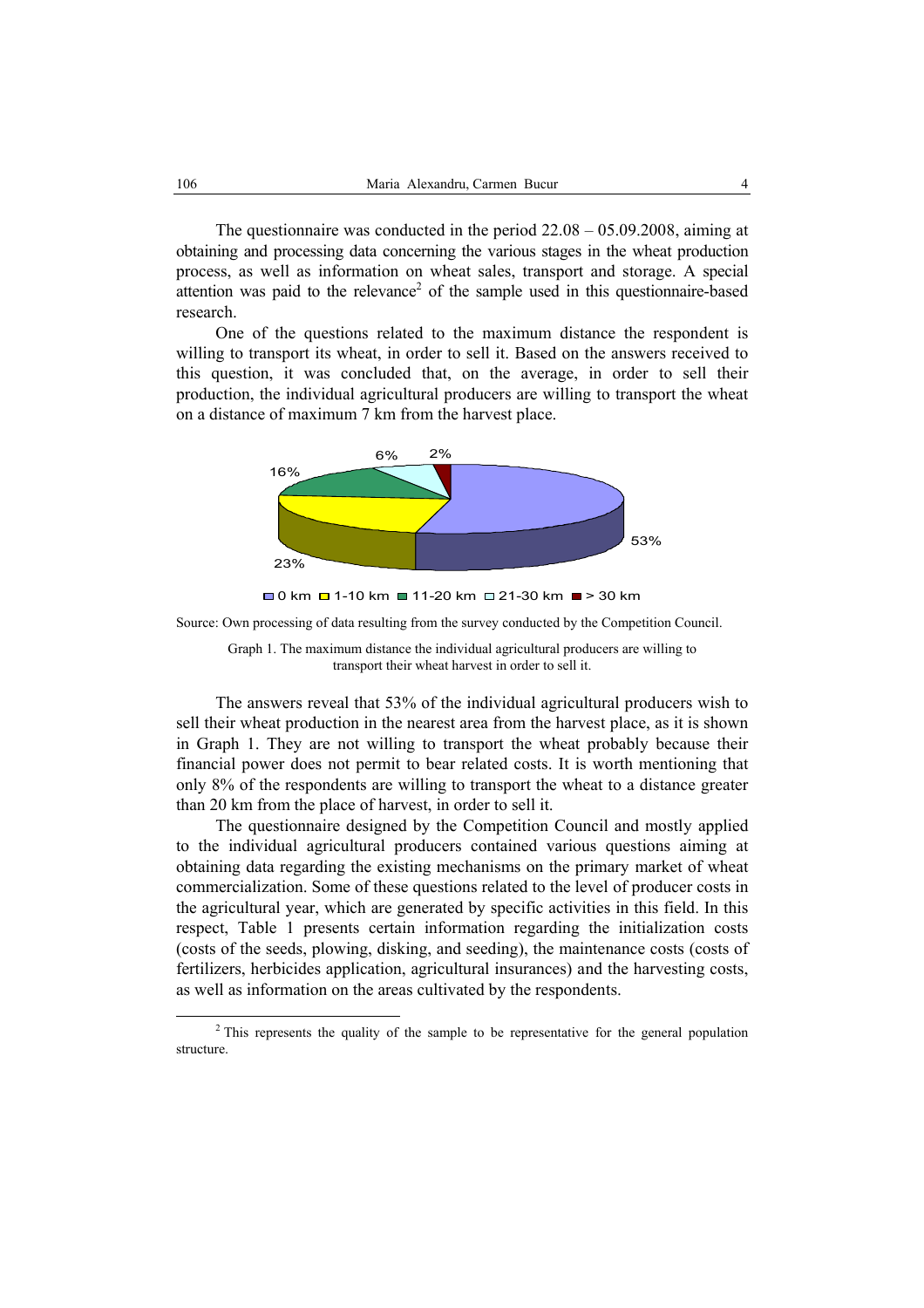| <b>Indicators</b> | <b>Cultivated</b><br>area<br>(hectares) | <b>Initialization</b><br>expenses<br>(Lei/hectare) | Maintenance<br>expenses<br>(Lei/hectare) | <b>Harvesting</b><br>expenses<br>(Lei/hectare) | <b>Total</b><br>expenses<br>(Lei/hectare) |
|-------------------|-----------------------------------------|----------------------------------------------------|------------------------------------------|------------------------------------------------|-------------------------------------------|
| Average value     | 2.4                                     | 798.4                                              | 277.8                                    | 276                                            | 1,320.6                                   |
| Median value      |                                         | 856                                                | 250                                      | 208.4                                          | 1,370                                     |
| Modal value       |                                         | 1.000                                              | 300                                      | 295.5                                          | 900                                       |
| Minimum value     | 0.5                                     | 80                                                 |                                          | 188.9                                          | 320                                       |
| Maximum value     |                                         | 1.800                                              | 850                                      | 327.7                                          | 2,500                                     |

*Table 1 Statistical indicators on the individual agricultural holdings* 

*Source:* Own processing of data resulting from the survey conducted by the Competition Council.

It must be mentioned that the average value of the areas cultivated by the individual agricultural producers, which were included in the sample by the Competition Council, i.e., 2.4 hectares, is very close to that calculated by the National Institute of Statistics and presented in Romania's Yearly Statistical Yearbook, 2008. This fact supports the previous argument on the relevance of the sample used in the survey.

As regards the possibility of negotiating the selling price, the answers provided by the individual agricultural producers reveal that when the sale takes place at the harvest point or when the buyers are legal entities (firms), most often the price is not negotiated, and the sale is made at the price proposed by the buyer. If we corroborate this fact with the maximum distance the individual agricultural producers are willing to travel to sell their wheat production, we reach the conclusion that in over 70% of sales, no price negotiation takes place.

The data also reveal a natural direct proportionality relation between the wheat cultivated area and the distance where the agricultural producers are willing to sell their harvest – the correlation coefficient for the two data series being positive. Thus, the individual agricultural producers willing to pay for the transportation costs for a maximum distance of 10 km in order to sell the wheat production cultivate wheat on an average area of 3.2 hectares. The individual agricultural producers willing to sell the wheat at a distance over 10 km, but less than 20 km, represent 16% of the number of respondents; these cultivate wheat on an average area of 5.1 hectares. Only 2 % of the individual producers are willing to sell their wheat production at a distance of more than 30 km from the harvesting place; in this case, their average area cultivated with wheat is of 9.6 hectares.

In these circumstances, we can reach the conclusion that there is a low capacity of efficiently bearing the costs of long distance transportation of small wheat quantities, mainly for the agricultural producers cultivating wheat on small areas<sup>3</sup>. As it has been mentioned above, the individual agricultural producers have

 $\frac{3}{3}$ <sup>3</sup> The data analysis revealed a strong direct proportionality relation between the wheat cultivated area and the sold wheat quantity, as it was expected.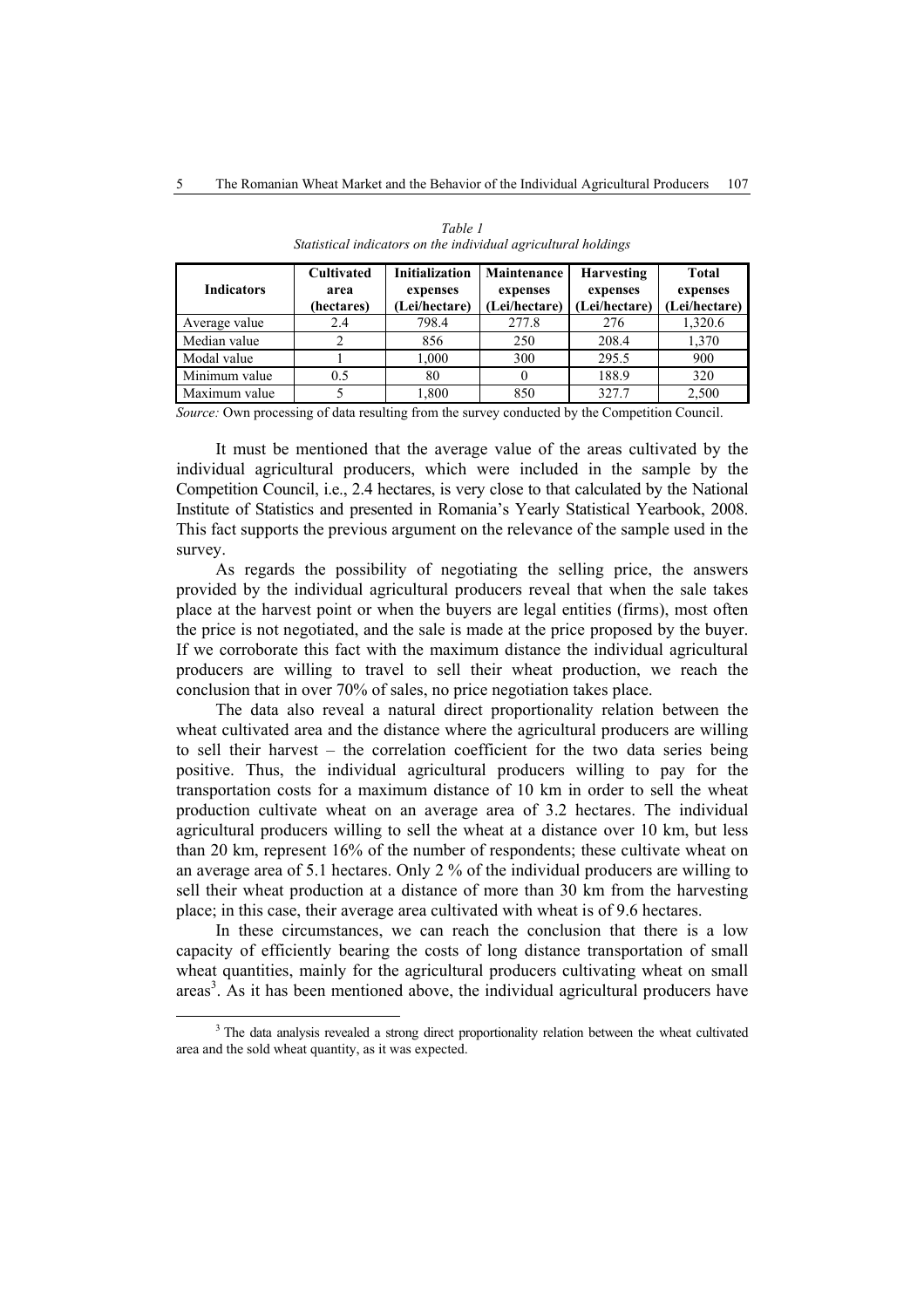a low financial power, which increases their dependency on the weather conditions and on the other market players; thus, their possibility of action is reduced. Even if the national legislation encourages the association of the agricultural producers, with the aim of overcoming these difficulties, the reality proves that there is a strong resistance to such associations, probably because of the past negative experiences related to the production agricultural cooperatives from the communist period.

The defining characteristics of the individual agricultural producers are confirmed by the data obtained through the survey conducted by the Competition Council. This fact could justify the definition of a distinct market segment or even of a relevant market where the supply comes from individual agricultural producers. This would be a different market from that where the supply comes from commercial companies, which have an increased financial power and thus a higher bargaining capacity<sup>4</sup>. In most cases, the asymmetry of the bargaining power compels the individual producers to accept the price and the other conditions offered by the buyers, situation which is similar to the adhesion contract<sup>5</sup>.

- The antitrust legislation aims at protecting competition and not certain economic operators (in the present case, the parts in an economic contract that have a lower negotiation position).
- It is less probable for the contractual provisions, between parties located in different points of the production-distribution chain, namely companies that are not under direct competition, to have anticompetitive effects.
- The higher bargaining power can be the result of higher economic efficiency, and this fact cannot justify the intervention of the public authorities in private contractual relations. Thus, the intervention could generate inefficiencies and could lead to increased prices for the final consumer. Yet there are jurisdictions (for example, Japan, Austria, Germany, Italy etc.) where the abuse of higher bargaining position is sanctioned by the antitrust legislation; the main reasons for such an approach are:
- Imposing extremely unfavorable conditions to commercial partners by those who have a higher bargaining power, conditions that would have not been accepted in a normal competition situation, diminishing the capacity of competing on the market for the partners with low bargaining power;
- The need of protection against the practices exploiting the lower position of the economic operators, by similitude with the final consumers protection in the relation with their contractual partners.

 $5$  The adhesion contract is a contract wholly drafted (or almost wholly drafted) by one of the parties. This type of contract is offered to the other party for acceptance, without any possibility to modify the contractual clauses.

 $\overline{4}$ <sup>4</sup> The situation when one of the parties in a commercial transaction has, to a certain extent, a superior power compared to the other party, is a very comon one; the tendency of the first party to use this situation for its own benefit is a natural one. However, it is obvious that certain abuses can appear from the parties with a higher bargaining power. Such abuses can consist of imposing very low prices or certain extremely less favourable conditions for the other part. In most jurisdictions, including the United States of America, the European Union and many of its Member States, including Romania, the antitrust legislation does not sanction the abuse of higher bargaining power *per se*, in the absence of a dominant position on the market. The main economic reasons for not sanctioning such abuses, if there is no dominant position on the market, are very well synthesized by the response of the U.S.A. to the questionnaire addressed on this issue by the International Competition Network: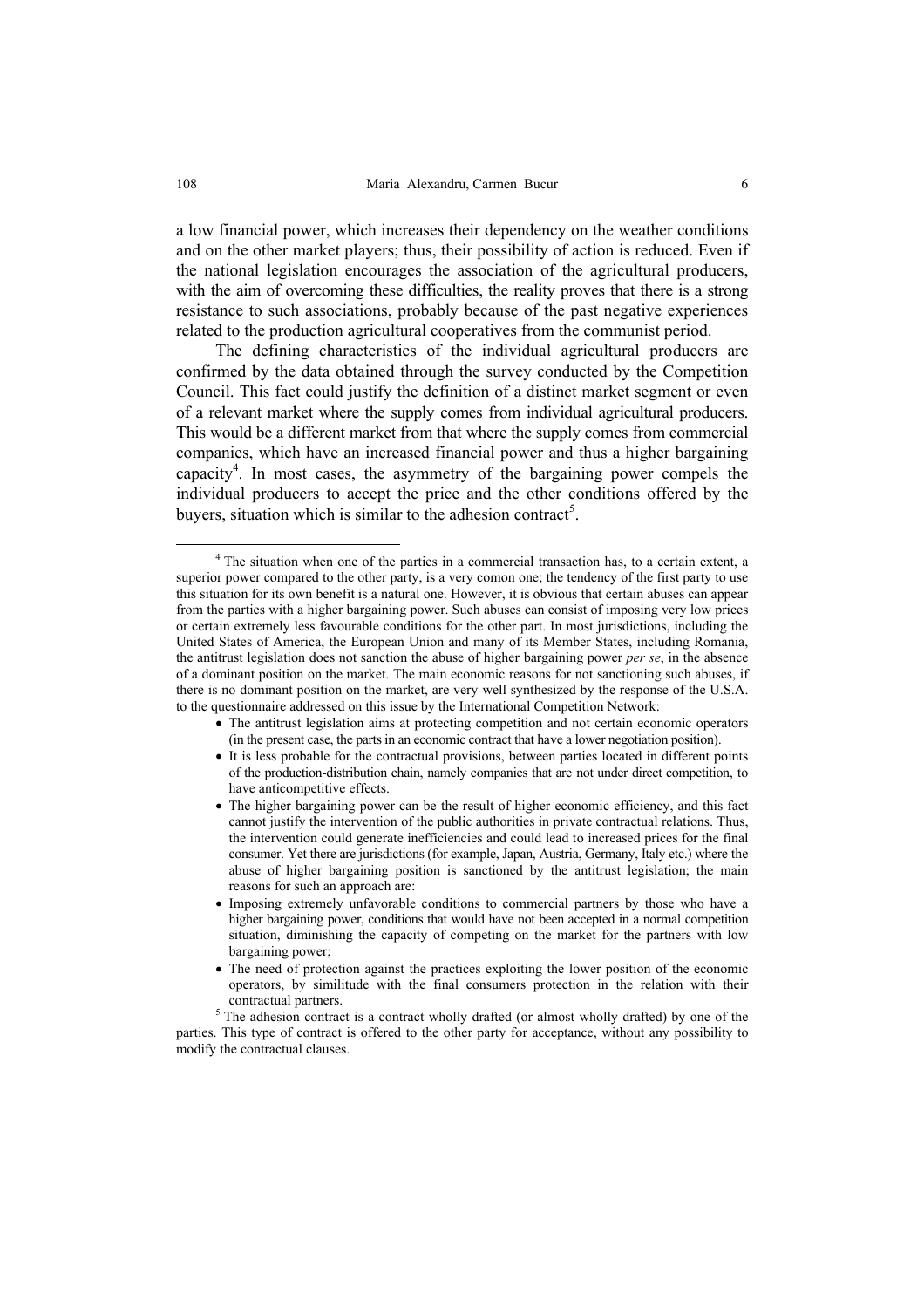Generally, the demand on the wheat market is represented by the milling and baking factories, by the traders and the wheat storage firms. Thus, on the primary market of wheat commercialization, the demand is represented by the traders and the processing entities, whereas at the next level after wheat commercialization, the demand is generally represented by the processing companies exclusively. Among the main traders on the Romanian wheat market, we can list Cargill, Glencore, Toepfer, Nidera and Agricover.

The value of the demand elasticity coefficient was calculated in relation with the price of this product<sup>6</sup> in the period 2006–2007, as it is indicated by the data from Romania's Yearly Statistical Yearbook. The calculation revealed a value of –0.014, meaning that the wheat demand is relatively inelastic (in the case of a certain percentage variation in the wheat price, the quantity requested by consumers has a lower percentage variation). The fact that the wheat demand is relatively inelastic is not a surprising result, taking into account the abovementioned facts (bread is a basic element in the Romanian people's diet, and about 85% of the domestic wheat production is used by the bread manufacturing sector).

For the same period, namely 2006–2007, the demand elasticity coefficient for wheat and other cereals, as well as for their final products, was calculated in relation with the income<sup>7</sup>.

The data from Table 2 support the statement that cereal consumption is traditionally a crucial component in the Romanians' diet; the demand for these products is inelastic in relation to the income. The values less than one of the elasticity coefficients indicate that the wheat and cereal products are strict necessity goods for the local consumers, even if a decreasing trend in total consumption can be noticed.

From the very beginning of this sector investigation, the Competition Council received signals concerning the existence of a net difference between the bargaining power of the small producers and that of the wheat demand carriers, organized as legal entities (millers, traders and storage firms). In order to check this up, as well as for the purpose of other issues of interest, appropriate econometric methods were used.

 $\overline{6}$ <sup>6</sup> The elasticity coefficient of the demand in relation with the price  $(e_P)$  is calculated as ratio of the percentage modification of the requested quantity to the percentage modification of the respective product price. The coefficient is a negative number.

The elasticity coefficient of the demand in relation to income  $(e_V)$  is calculated as a ratio of the percentage modification of the requested quantity to the percentage modification of the income. In most cases,  $e_V > 0$ , so, the product is considered normal. However,  $e_V$  can be negative; in this case the product is considered inferior. Pay attention! The goods are considered inferior or normal from the perspective of the consumer theory, and not from the quality point of view. Also based on the elasticity coefficient value, the goods are classified as goods of strict necessity or indispensable goods (when  $e_V < 1$ ) and luxury goods (when  $e_V > 1$ ).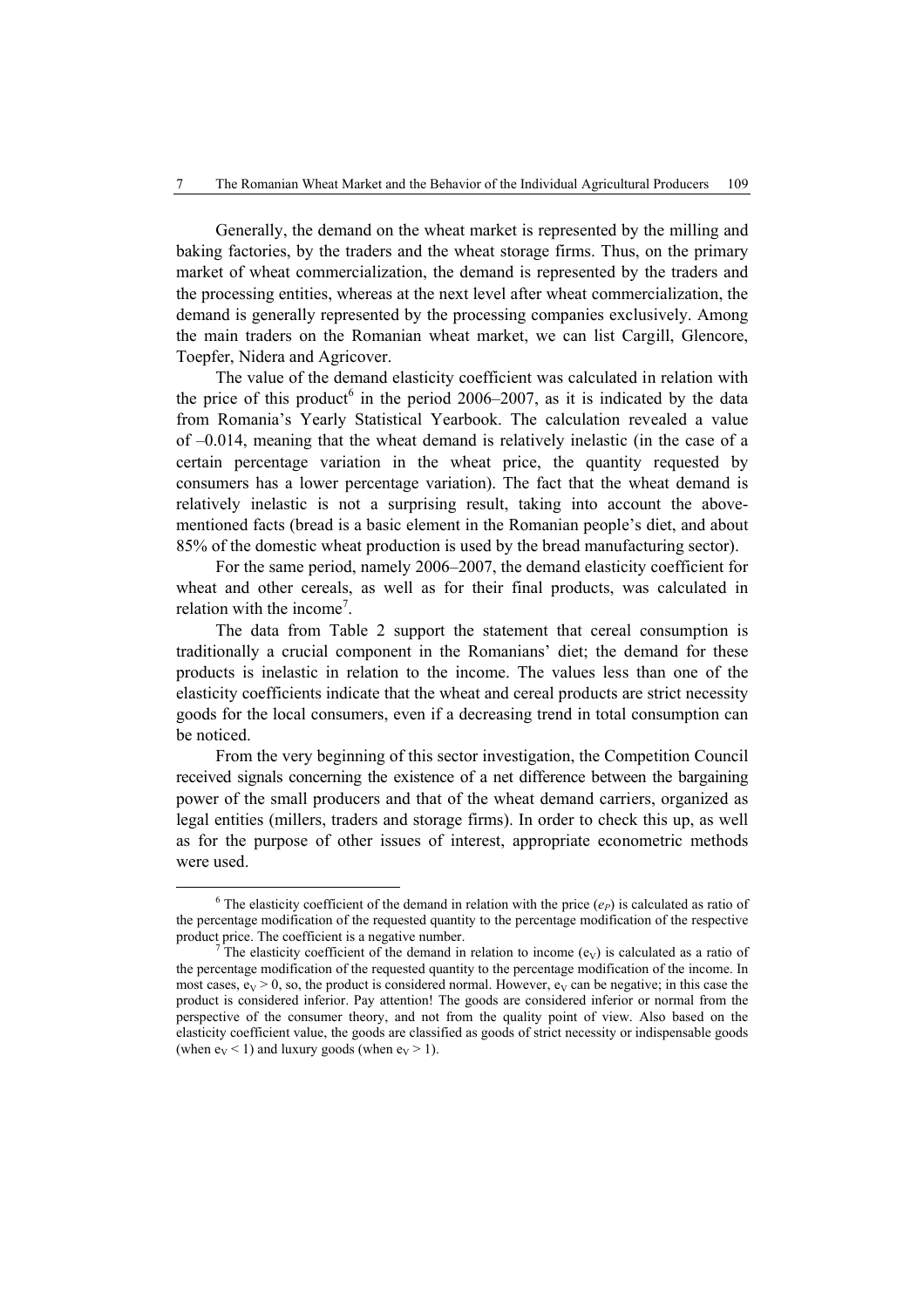| <b>Type of products</b>                       | The demand elasticity<br>in relation to income |
|-----------------------------------------------|------------------------------------------------|
| Cereals and cereal products, grain equivalent | $-0.03$                                        |
| Wheat and rye, grain equivalent               | $-0.07$                                        |
| Cereals and cereal products, flour equivalent | $-0.05$                                        |
| Wheat and rye, flour equivalent               | $-0.07$                                        |
| Bread and bakery products                     | $-0.12$                                        |
| Flour                                         | $-0.11$                                        |
| Pasta                                         | 0.06                                           |

*Table 2 The demand elasticity in relation to income for cereals and final products* 

Source: Own processing of data from Romania's Statistical Yearbook, 2008.

Another point of interest in the survey was to compare the price of wheat paid by a legal entity to the price of the wheat paid by a natural person. The answers indicated that, on the average, the unit selling price to legal entities is significantly lower compared to the unit selling price to natural persons (480.2 lei/ton compared to 546.3 lei/ton) (Table 3).

|                    | The price paid by      |                       | The quantity sold to |                       |  |
|--------------------|------------------------|-----------------------|----------------------|-----------------------|--|
| <b>Indicators</b>  | <b>Natural persons</b> | <b>Legal entities</b> | <b>Natural</b>       | <b>Legal entities</b> |  |
|                    | (lei/ton)              | (lei/ton)             | persons (tons)       | (tons)                |  |
| Average value      | 546.32                 | 480.19                | 9.68                 | 44.44                 |  |
| Median value       | 500                    | 500                   |                      | 10                    |  |
| Minimum value      | 390                    | 220                   |                      | 1.5                   |  |
| Maximum value      | 750                    | 600                   | 50                   | 600                   |  |
| Standard deviation | 107.55                 | 62.2                  | 10.73                | 105.17                |  |

*Table 3 The sold wheat price and quantity, in relation to the type of buyer* 

*Source*: Own processing of data from the survey conducted by the Competition Council.

The table also indicates that the prices paid by the legal entities have a standard deviation of 62.2 lei, compared to a standard deviation of 107.55 lei in the case of the natural persons. A lower standard deviation means that we are witnessing a larger concentration around the average value and, as a result, a narrower variation compared to this average value. The difference between the two standard deviations supports the hypothesis of a significant difference between the bargaining power of the wheat buyers as legal entities and that of the individual agricultural producers.

Taking into account the above-mentioned characteristics of the wheat market, the individual agricultural holdings are the main suppliers in the harvest time. Cross-section data were used (data from different statistical units that refer to a certain moment in time) for estimating the wheat demand function.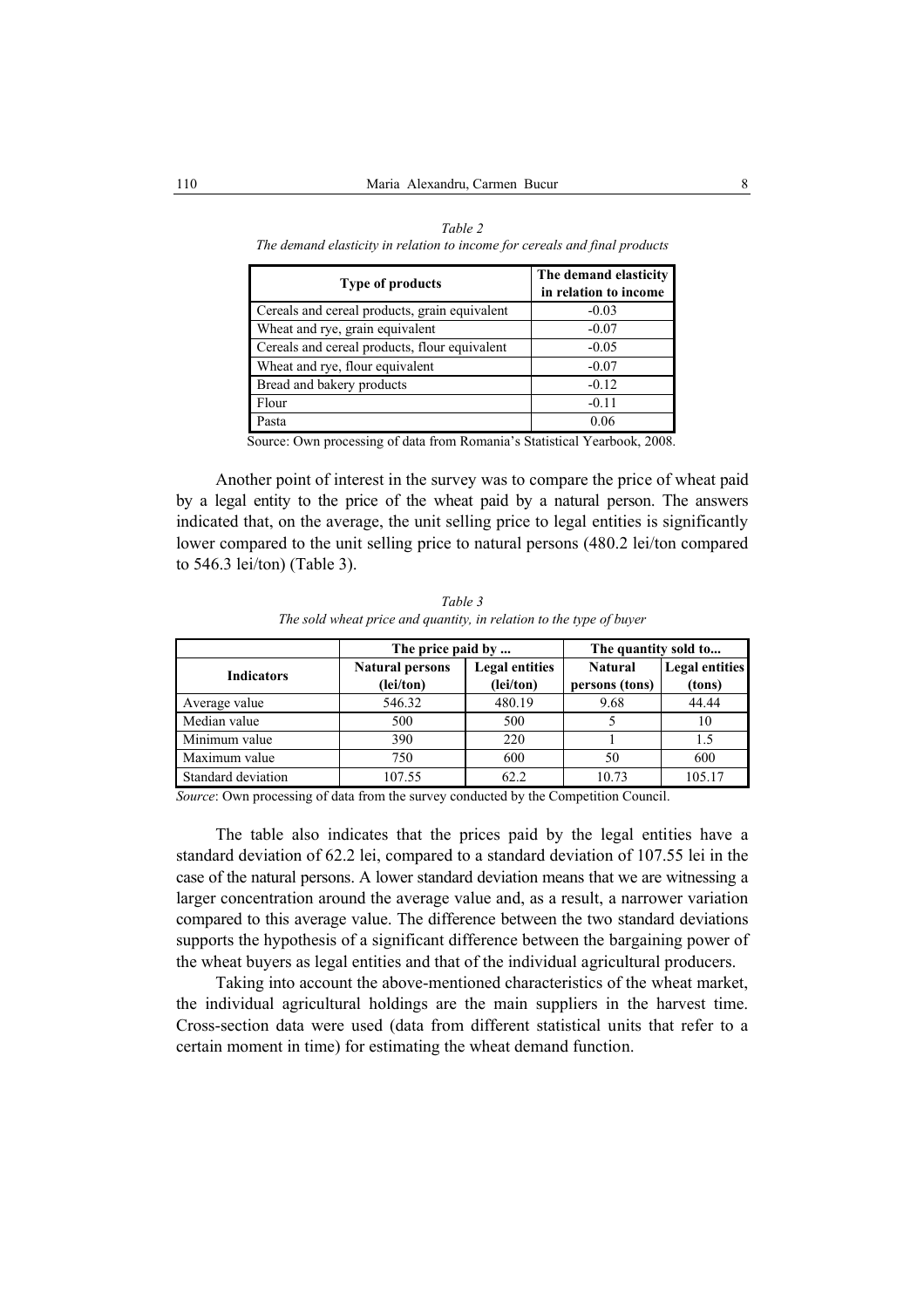The next step was to test if the noticed difference in the selling prices has or does not have a stochastic nature. Thus, we have tried to econometrically estimate the (reverse) wheat demand function, when the sellers are individual agricultural producers, and to test the significance of the difference between prices.

| Variable                                                                                                                         | Coefficient                                                                         | Std. Error                                                                                                                           | t-Statistic                            | Prob.                                                                |
|----------------------------------------------------------------------------------------------------------------------------------|-------------------------------------------------------------------------------------|--------------------------------------------------------------------------------------------------------------------------------------|----------------------------------------|----------------------------------------------------------------------|
| $\mathcal{C}_{\mathcal{C}}$<br>S<br><b>DUM</b>                                                                                   | 551.7142<br>$-0.471235$<br>$-63.00155$                                              | 20.44370<br>0.205391<br>20.95333                                                                                                     | 26.98700<br>$-2.294327$<br>$-3.006755$ | 0.0000<br>0.0238<br>0.0033                                           |
| R-squared<br>Adjusted R-squared<br>S.E. of regression<br>Sum squared resid<br>Log likelihood<br>F-statistic<br>Prob(F-statistic) | 0.187631<br>0.171857<br>74.32084<br>568929.5<br>$-605.5753$<br>11.89483<br>0.000023 | Mean dependent var<br>S.D. dependent var<br>Akaike info criterion<br>Schwarz criterion<br>Hannan-Quinn criter.<br>Durbin-Watson stat |                                        | 497.6604<br>81.66912<br>11.48255<br>11.55793<br>11.51311<br>0.323516 |

We present below the results of estimating equation (2):

The value of the parameter  $\delta_3$  is of -0.47, with a probability associated to the *t* test below 5% (2.38%). However, we shall verify if the value of  $\delta_3$  is significantly different from 0 (zero) by using a Wald test, as well:

| Wald Test:                     |                      |             |                  |  |  |
|--------------------------------|----------------------|-------------|------------------|--|--|
| <b>Test Statistic</b>          | Value                | df          | Probability      |  |  |
| F-statistic<br>Chi-square      | 5.263938<br>5.263938 | (1, 103)    | 0.0238<br>0.0218 |  |  |
| Null Hypothesis Summary:       |                      |             |                  |  |  |
| Normalized Restriction $(= 0)$ |                      | Value       | Std. Err.        |  |  |
| C(2)                           |                      | $-0.471235$ | 0.205391         |  |  |

Restrictions are linear in coefficients.

The null hypothesis is:  $c(2) = 0$ , where  $c(2)$  is the second parameter of the equation (2) (namely  $\delta_3$ ). Eviews reports two tests (F, and Chi-square), and the associated probabilities. Because the restriction imposed to the coefficient  $c(2)$  is linear, we shall focus on the F test. The associated probability to this test is below 5%, meaning that the null hypothesis is rejected, and thus the value of  $\delta_3$  is significantly different from 0.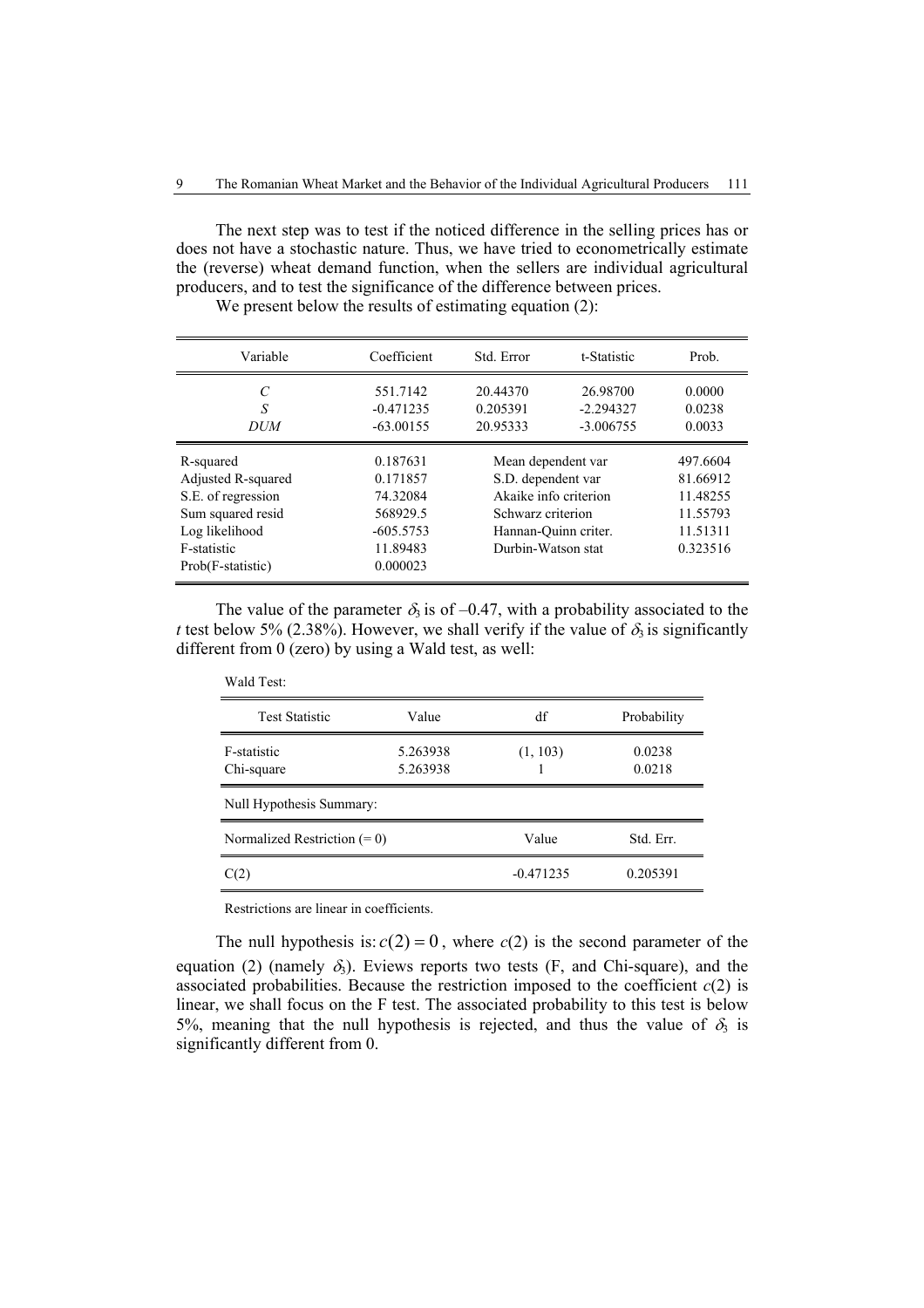| Variable           | Coefficient | Std. Error         | t-Statistic | Prob.    |
|--------------------|-------------|--------------------|-------------|----------|
| C                  | 548.8671    | 13.98511           | 39.24652    | 0.0000   |
| Q                  | $-0.263122$ | 0.095601           | $-2.752302$ | 0.0070   |
| DUM                | $-56.98053$ | 16.60359           | $-3.431821$ | 0.0009   |
| R-squared          | 0.198103    | Mean dependent var |             | 497.6604 |
| Adjusted R-squared | 0.182533    | S.D. dependent var |             | 81.66912 |
| S.E. of regression | 73.84024    | Sum squared resid  |             | 561595.3 |
| F-statistic        | 12.05017    | Durbin-Watson stat |             | 0.340792 |
| Prob(F-statistic)  | 0.000020    | Second-Stage SSR   |             | 568929.5 |

We next present the results of estimating equation (1) by using the 2SLS method:

By synthesizing these results, the data reveal that equation (1) becomes:

$$
P = 548,87 - 0,26 \cdot Q - 56,98 \cdot D + \varepsilon \tag{3}
$$

The value of the quantity coefficient is negative and this is in accordance with the economic theory (the quantity demanded is inversely proportional to the selling price). Moreover, all the coefficients are statistically significant; the probability associated to the *t* test for the variable included in the model is less than 0.01, meaning that every coefficient is statistically significant, even when the significance is 1%.

The value of the parameter  $\beta_1$  within the equation (1) is of 548.87 lei, and this value is the wheat medium selling price paid by the basic group, for which the binary variable takes the value 0 (as a result, the medium selling price paid by the natural persons). The coefficient of the binary variable *DUM* is the difference between the price paid the buyers - legal entity and the price paid by the buyers – natural persons. As the value of this coefficient is of –56.98 lei, we can state that, on the average, the legal entities paid by 56.98 lei less per ton of wheat compared to the natural persons.

As regards the difference between the prices paid by the natural and the legal entities, the results show that this difference is not a result of random factors, but it is explained by the buyers' organization modality. Moreover, the value of the price difference between the two categories of buyers is significant; the probability associated to the *t* test for the coefficient of the binary variable *DUM* is 0.001.

The present analysis demonstrates that the bargaining power of the buyers as legal entities is significantly higher than that of the individual producers and this type of buyers benefit from significantly lower prices.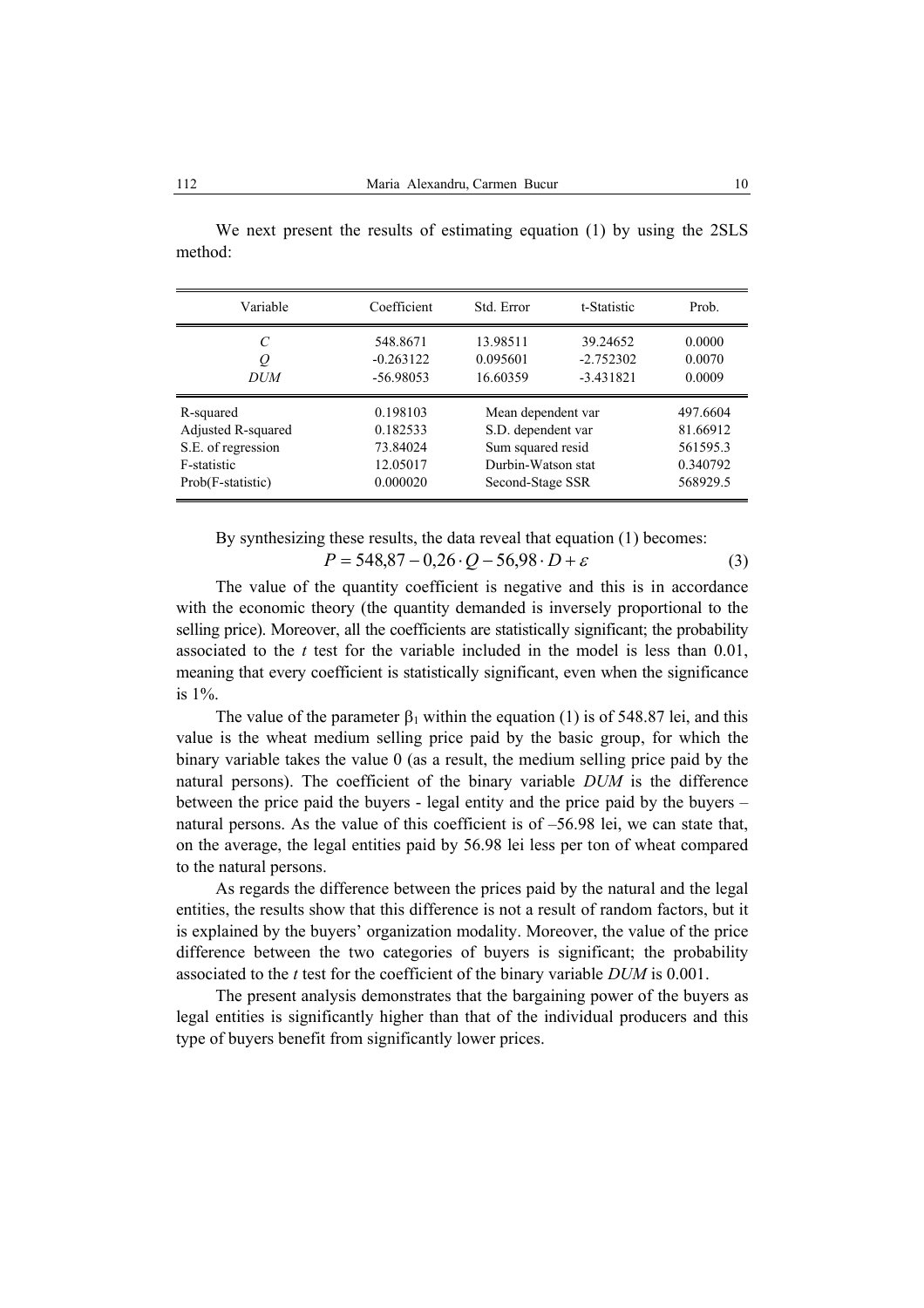This higher bargaining power can be the result of higher economic efficiency and thus no intervention from the part of the public authorities is needed. As a result, the intervention could generate inefficiencies and could lead to increased prices for the final consumer.

### **5. CONCLUSIONS**

Both in the bakery wheat sector and in the sector of wheat storage services, the price formation is on a free basis, as a result of the interaction between the supply and the demand, with no direct intervention from the State in this price formation mechanism. However, on the market of wheat storage services, in 2004 and 2005, two public interventions took place in the price formation process; these interventions were facilitated by the mechanism of subsidizing the wheat storage costs. Our opinion is that such public interventions can lead to price alignment effects for the supply carriers; for this reason we appreciate that such interventions no longer took place (under this form) after 2005.

The analysis of the market, generically named the market of bakery wheat production and commercialization, did not identify significant entry barriers. However, we ca state that there are important scale economies on this market and that the economic operators integrating more types of sector specific activities benefit from significant competitive advantages, as a result of this activity diversification. In general, in the investigated period, the integrated operators had a profitable activity, or at least had the possibility to reduce their losses; this was the result of the size of their activity, which led to lower unit costs, mainly through the diminution of the transactional costs, as well as of the possibilities to equilibrate the losses experienced in a certain activity by using the profits obtained in another activity.

A defining characteristic of the bakery wheat market, even of the whole agricultural sector in Romania, is the fragmentation of agricultural properties, which generates an extremely large number of individual agricultural holdings (very small-sized holdings). This fragmentation has a direct impact upon the efficiency and the profitability of the sector.

Another characteristic of the wheat market is represented by the asymmetry of the bargaining power between the individual agricultural producers, as supply carriers, and the market demand carriers; this asymmetry has a significant influence upon price formation. This situation is relatively similar on the wheat storage market, where the small agricultural producers are the demand carriers for these services. However, we do not consider that a public intervention is necessary for attenuating this asymmetry (as long as no anti-competitional practices have not been identified); we consider that the only plausible results of such an intervention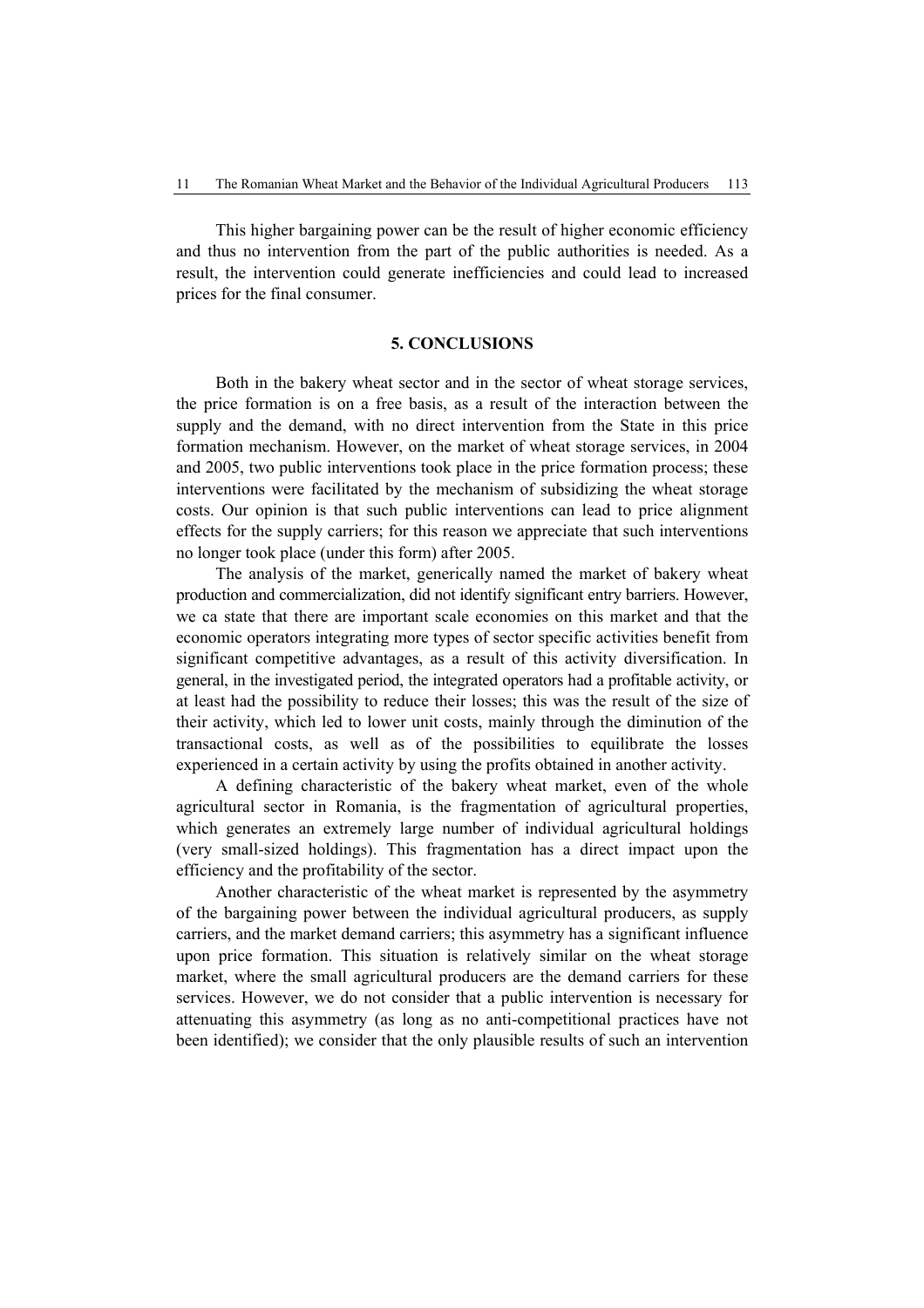would be competition distortion and the slowing down or even blocking of the agricultural property consolidation process and of the effort to increase this activity efficiency.

Last but not least, the Romanian wheat market seems to be largely affected by the *black market*, which is considered to have quite a large share by many market players. We consider that in order to limit and eradicate this phenomenon that induces market operation distortions, the responsible authorities should identify more efficient control methods in wheat production and transactions.

Naturally, price formation on the bakery wheat market is strongly influenced by the situation on the international markets and by the quotations on the foreign commodities exchange markets. This influence can be explained by the possibility to transport the wheat production over long distances and by the high weight of the international wheat trade.

The direct intervention of the State, which can make available large quantities of wheat from the State's Reserve in order to refresh the stocks or for covering the wheat deficit in certain moments, can also have an influence over the price on the bakery wheat market. Our opinion is that although such interventions are permitted by the specific legal framework, making wheat available from the State's Reserve through wheat loan mechanisms favoring only certain operators selected by direct negotiation, distorts competition, especially by creating an economic and financial advantage for the selected operator. This is true mainly in the conditions when the loan is contracted in the final period of the agricultural year – when the prices are high, and the wheat restitution is made at the beginning of the next agricultural year, when prices reach the lowest level. As a result, we recommend the alternative of using wheat sale-purchase mechanisms, so as to refresh the reserves through open, transparent and non-discriminating methods.

From the perspective of relevant market definition modality, the analysis revealed the criteria and the specific aspects to be considered in the definition of the relevant markets in the cases when Competition Law no. 21/1996, republished, was infringed. Certain specific characteristics of the product could justify the definition of distinct markets of the common and durum wheat, on the basis of the individual characteristics of the investigated case.

We must underline that, taking into account the extremely low bakery wheat substitutability, the possible price agreements can produce far-reaching effects on the respective market as well as on the downstream markets. These effects can be amplified by the prices asymmetry, which is a characteristic of the agricultural markets, the market of wheat production and commercialization included. The result consists in increased prices of the downstream products, with the wheat price